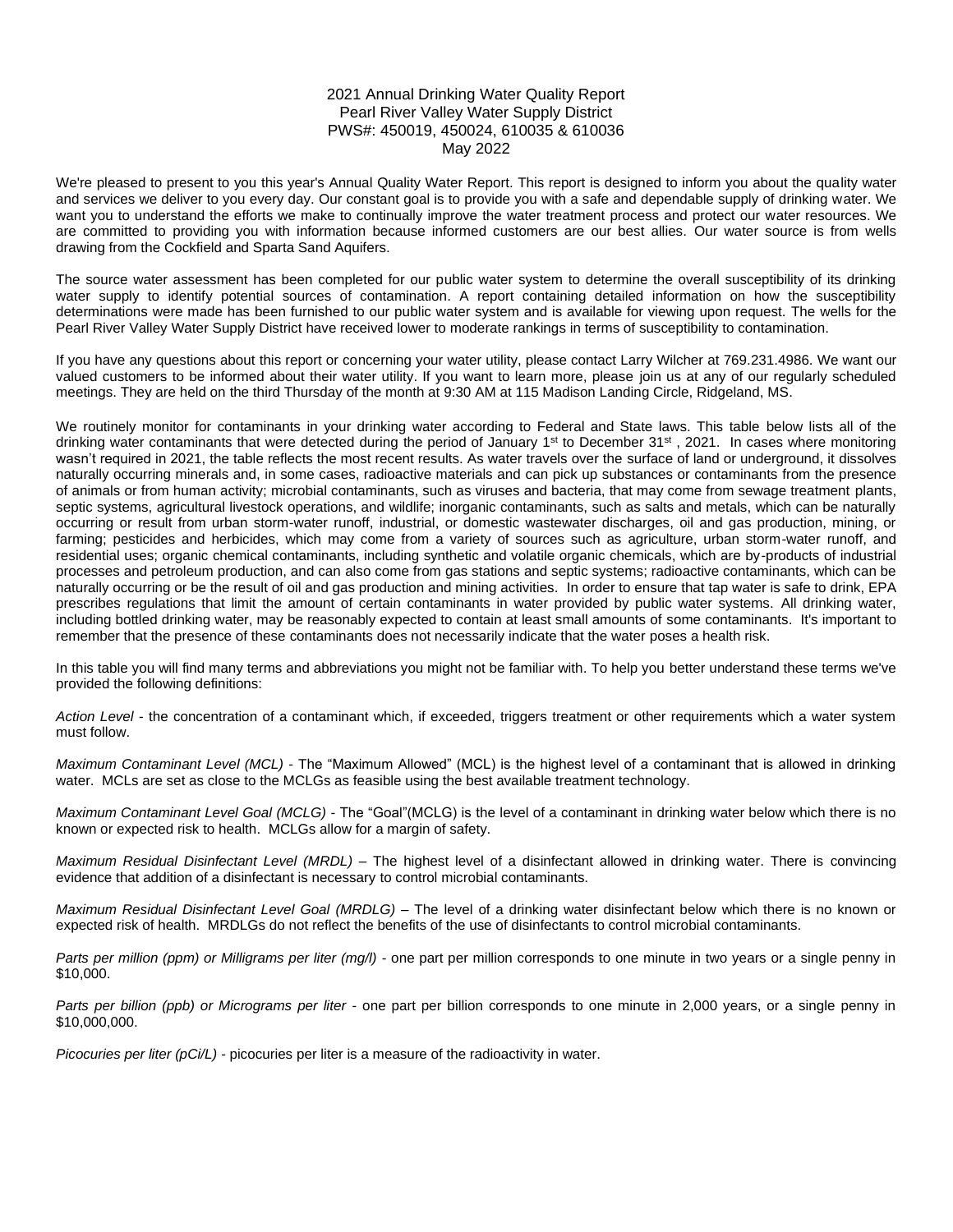| $PWS ID # 450019 - Main Harbor$<br><b>TEST RESULTS</b> |                  |                   |                   |                                                                  |     |                          |                |            |                                                                                                                                         |  |  |
|--------------------------------------------------------|------------------|-------------------|-------------------|------------------------------------------------------------------|-----|--------------------------|----------------|------------|-----------------------------------------------------------------------------------------------------------------------------------------|--|--|
| Contaminant                                            | Violation<br>Y/N | Date<br>Collected | Level<br>Detected | Range of Detects or<br># of Samples<br>Exceeding<br>MCL/ACL/MRDL |     | Unit<br>Measure<br>-ment | <b>MCLG</b>    | <b>MCL</b> | Likely Source of Contamination                                                                                                          |  |  |
| <b>Inorganic Contaminants</b>                          |                  |                   |                   |                                                                  |     |                          |                |            |                                                                                                                                         |  |  |
| 10. Barium                                             | N                | $2019*$           | .0023             | No Range                                                         |     | ppm                      | $\overline{2}$ |            | $\overline{2}$<br>Discharge of drilling wastes;<br>discharge from metal refineries;<br>erosion of natural deposits                      |  |  |
| 14. Copper                                             | N                | 2018/20*          | $\cdot$ 7         | $\Omega$                                                         |     | ppm                      | 1.3            | $AL=1.3$   | Corrosion of household plumbing<br>systems; erosion of natural<br>deposits; leaching from wood<br>preservatives                         |  |  |
| 16. Fluoride                                           | N                | 2019*             | .267              | $.263 - .267$                                                    |     | ppm                      | 4              |            | Erosion of natural deposits; water<br>4<br>additive which promotes strong<br>teeth; discharge from fertilizer and<br>aluminum factories |  |  |
| 17. Lead                                               | N                | 2018/20*          | 1                 | $\Omega$                                                         |     | ppb                      | $\Omega$       | $AL=15$    | Corrosion of household plumbing<br>systems, erosion of natural<br>deposits                                                              |  |  |
| Sodium                                                 | N                | 2019*             | 77000             | 75000 - 77000                                                    |     | ppb                      | $\Omega$       |            | Road Salt, Water Treatment<br>$\Omega$<br>Chemicals, Water Softeners and<br>Sewage Effluents.                                           |  |  |
| <b>Disinfection By-Products</b>                        |                  |                   |                   |                                                                  |     |                          |                |            |                                                                                                                                         |  |  |
| 81. HAA5                                               | N                | 2021              | 5.29              | No Range                                                         | ppb |                          | $\Omega$       | 60         | By-Product of drinking water<br>disinfection.                                                                                           |  |  |
| 82. TTHM<br>[Total<br>trihalomethanesl                 | N                | 2021              | 10.5              | No Range                                                         | ppb |                          | $\Omega$       | 80         | By-product of drinking water<br>chlorination.                                                                                           |  |  |
| Chlorine                                               | N                | 2021              | 1.8               | $.76 - 2.2$                                                      | ppm |                          | $\Omega$       | $MRDL = 4$ | Water additive used to control<br>microbes                                                                                              |  |  |

| <b>PWS ID #450024- Twin Harbor TEST RESULTS</b> |                  |                   |                   |                                                                  |               |                          |             |                |                                                                                                                                                      |  |  |
|-------------------------------------------------|------------------|-------------------|-------------------|------------------------------------------------------------------|---------------|--------------------------|-------------|----------------|------------------------------------------------------------------------------------------------------------------------------------------------------|--|--|
| Contaminant                                     | Violation<br>Y/N | Date<br>Collected | Level<br>Detected | Range of Detects or<br># of Samples<br>Exceeding<br>MCL/ACL/MRDL |               | Unit<br>Measure<br>-ment | <b>MCLG</b> | <b>MCL</b>     | Likely Source of Contamination                                                                                                                       |  |  |
| <b>Inorganic Contaminants</b>                   |                  |                   |                   |                                                                  |               |                          |             |                |                                                                                                                                                      |  |  |
| 10. Barium                                      | N                | 2019*             | .0023             | No Range                                                         |               | ppm                      |             | $\overline{2}$ | $\overline{2}$<br>Discharge of drilling wastes;<br>discharge from metal refineries;<br>erosion of natural deposits                                   |  |  |
| 14. Copper                                      | N                | 2019/21           | .1                | $\Omega$                                                         |               | ppm                      | 1.3         | $AL=1.3$       | Corrosion of household plumbing<br>systems; erosion of natural<br>deposits; leaching from wood<br>preservatives                                      |  |  |
| 16. Fluoride                                    | N                | 2019*             | .269              | $.261 - .269$                                                    |               | ppm                      |             | 4              | $\overline{4}$<br>Erosion of natural deposits; water<br>additive which promotes strong<br>teeth; discharge from fertilizer and<br>aluminum factories |  |  |
| 17. Lead                                        | N                | 2019/21           | 2                 | $\Omega$                                                         |               | ppb                      |             | 0<br>$AL=15$   | Corrosion of household plumbing<br>systems, erosion of natural<br>deposits                                                                           |  |  |
| Sodium                                          | N                | 2019*             | 77000             |                                                                  | 71000 - 77000 |                          |             | $\Omega$       | Road Salt. Water Treatment<br>$\mathbf{0}$<br>Chemicals, Water Softeners and<br>Sewage Effluents.                                                    |  |  |
| <b>Disinfection By-Products</b>                 |                  |                   |                   |                                                                  |               |                          |             |                |                                                                                                                                                      |  |  |
| 81. HAA5                                        | N                | 2021              | 17.6              | No Range                                                         | ppb           |                          | $\Omega$    | 60             | By-Product of drinking water<br>disinfection.                                                                                                        |  |  |
| 82. TTHM<br><b>Total</b><br>trihalomethanesl    | N                | 2021              | 21.5              | No Range                                                         | ppb           |                          | 0           | 80             | By-product of drinking water<br>chlorination.                                                                                                        |  |  |
| Chlorine                                        | N                | 2021              | 1.6               | $1.04 - 2.2$                                                     | ppm           |                          | $\Omega$    | $MRDL = 4$     | Water additive used to control<br>microbes                                                                                                           |  |  |

٦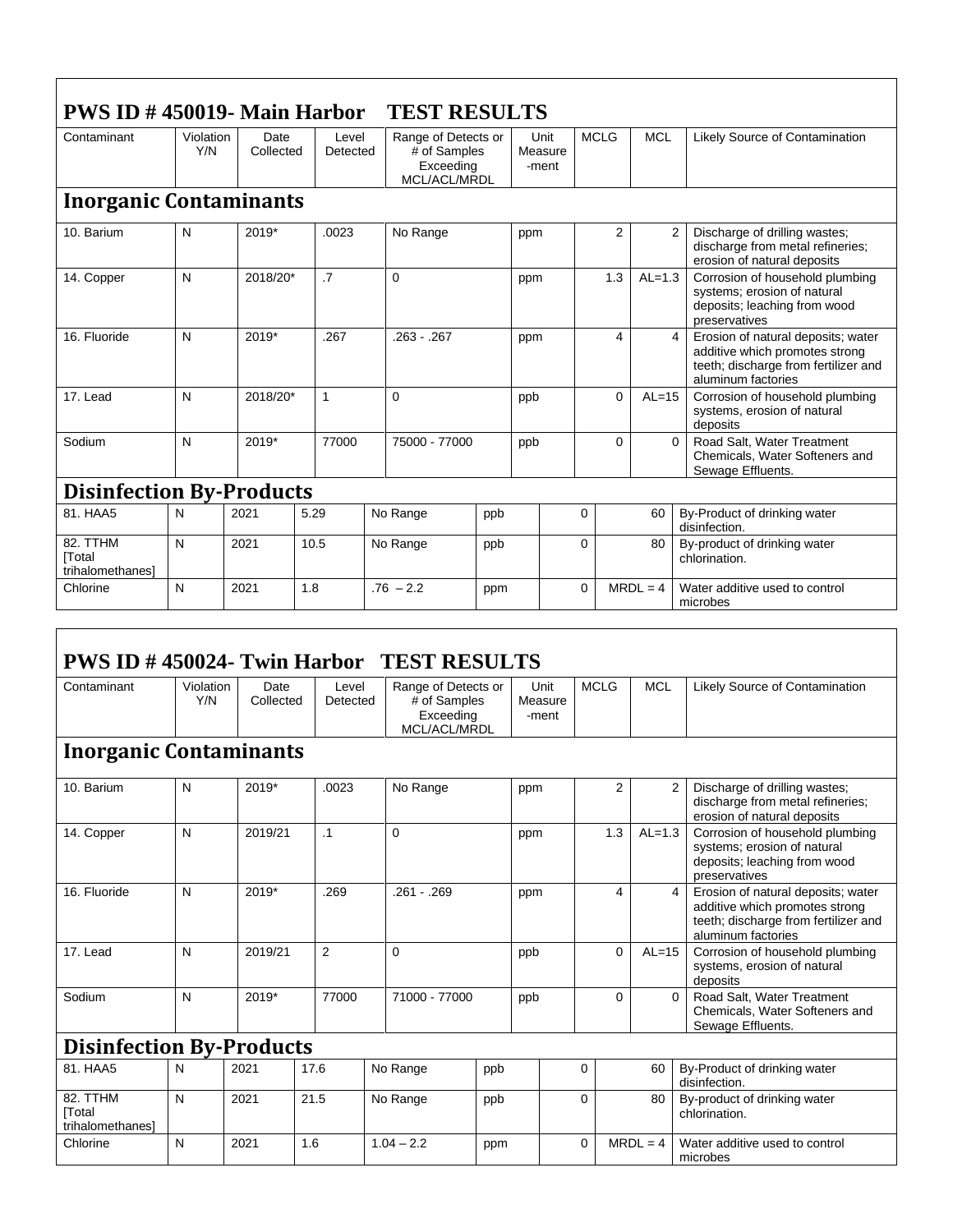| <b>PWS ID # 610035 - HWY 43</b><br><b>TEST RESULTS</b> |                  |                   |                   |                                                                  |     |                          |             |            |                                                                                                                                                      |  |
|--------------------------------------------------------|------------------|-------------------|-------------------|------------------------------------------------------------------|-----|--------------------------|-------------|------------|------------------------------------------------------------------------------------------------------------------------------------------------------|--|
| Contaminant                                            | Violation<br>Y/N | Date<br>Collected | Level<br>Detected | Range of Detects or<br># of Samples<br>Exceeding<br>MCL/ACL/MRDL |     | Unit<br>Measure<br>-ment | <b>MCLG</b> | <b>MCL</b> | Likely Source of Contamination                                                                                                                       |  |
| <b>Inorganic Contaminants</b>                          |                  |                   |                   |                                                                  |     |                          |             |            |                                                                                                                                                      |  |
| 10. Barium                                             | N                | $2019*$           | .0093             | $.0084 - .0093$                                                  |     | ppm                      | 2           |            | $\overline{2}$<br>Discharge of drilling wastes;<br>discharge from metal refineries;<br>erosion of natural deposits                                   |  |
| 13. Chromium                                           | N                | 2019*             | 1.5               | $1 - 1.5$                                                        |     | ppb                      | 100         | 100        | Discharge from steel and pulp<br>mills; erosion of natural deposits                                                                                  |  |
| 14. Copper                                             | N                | 2018/20*          | $\overline{2}$    | $\Omega$                                                         |     | ppm                      | 1.3         | $AL=1.3$   | Corrosion of household plumbing<br>systems; erosion of natural<br>deposits; leaching from wood<br>preservatives                                      |  |
| 16. Fluoride                                           | N                | 2019*             | 3.49              | $1.37 - 3.49$                                                    |     | ppm                      | 4           |            | Erosion of natural deposits; water<br>$\overline{4}$<br>additive which promotes strong<br>teeth; discharge from fertilizer and<br>aluminum factories |  |
| 17. Lead                                               | N                | 2018/20*          | $\mathbf{1}$      | $\Omega$                                                         |     | ppb                      | $\Omega$    | $AL=15$    | Corrosion of household plumbing<br>systems, erosion of natural<br>deposits                                                                           |  |
| Sodium                                                 | N                | 2019*             | 77000             | 67000 - 77000                                                    |     | ppb                      | $\Omega$    |            | Road Salt, Water Treatment<br>$\Omega$<br>Chemicals, Water Softeners and<br>Sewage Effluents.                                                        |  |
| <b>Disinfection By-Products</b>                        |                  |                   |                   |                                                                  |     |                          |             |            |                                                                                                                                                      |  |
| 81. HAA5                                               | N                | 2017*             | 35                | No Range                                                         | ppb |                          | $\Omega$    | 60         | By-Product of drinking water<br>disinfection.                                                                                                        |  |
| 82. TTHM<br><b>Total</b><br>trihalomethanes]           | N                | 2017*             | 39.1              | No Range                                                         | ppb |                          | $\Omega$    | 80         | By-product of drinking water<br>chlorination.                                                                                                        |  |
| Chlorine                                               | N                | 2021              | 1.5               | $.83 - 2.2$                                                      | ppm |                          | $\Omega$    | $MRDL = 4$ | Water additive used to control<br>microbes                                                                                                           |  |

## **PWS ID # 610036 – Pelahatchie Bay - TEST RESULTS**

| Contaminant                                  | Violation<br>Y/N | Date<br>Collected | Level<br>Detected | Range of Detects or<br># of Samples<br>Exceeding<br>MCL/ACL/MRDL |     | Unit<br>Measure<br>-ment | <b>MCLG</b>    | <b>MCL</b> | Likely Source of Contamination                                                                                                                       |  |
|----------------------------------------------|------------------|-------------------|-------------------|------------------------------------------------------------------|-----|--------------------------|----------------|------------|------------------------------------------------------------------------------------------------------------------------------------------------------|--|
| <b>Inorganic Contaminants</b>                |                  |                   |                   |                                                                  |     |                          |                |            |                                                                                                                                                      |  |
| 10. Barium                                   | N                | $2019*$           | .0103             | $.0072 - .0103$                                                  |     | ppm                      | $\overline{2}$ |            | $\overline{2}$<br>Discharge of drilling wastes;<br>discharge from metal refineries;<br>erosion of natural deposits                                   |  |
| 13. Chromium                                 | $\mathsf{N}$     | 2019*             | 34.2              | $1 - 34.2$                                                       |     | ppb                      | 100            | 100        | Discharge from steel and pulp<br>mills; erosion of natural deposits                                                                                  |  |
| 14. Copper                                   | N                | 2017/19*          | .5                | 0                                                                |     | ppm                      | 1.3            | $AL=1.3$   | Corrosion of household plumbing<br>systems; erosion of natural<br>deposits; leaching from wood<br>preservatives                                      |  |
| 16. Fluoride                                 | N                | 2019*             | 1.5               | $1.48 - 1.5$                                                     |     | ppm                      | 4              |            | $\overline{4}$<br>Erosion of natural deposits; water<br>additive which promotes strong<br>teeth; discharge from fertilizer and<br>aluminum factories |  |
| 17. Lead                                     | N                | 2017/19*          | 1                 | $\Omega$                                                         |     | ppb                      | $\mathbf 0$    | $AL=15$    | Corrosion of household plumbing<br>systems, erosion of natural deposits                                                                              |  |
| Sodium                                       | N                | 2019*             | 78000             | 68000 - 78000                                                    |     | ppb                      | 0              |            | Road Salt, Water Treatment<br>$\Omega$<br>Chemicals, Water Softeners and<br>Sewage Effluents.                                                        |  |
| <b>Disinfection By-Products</b>              |                  |                   |                   |                                                                  |     |                          |                |            |                                                                                                                                                      |  |
| 81. HAA5                                     | N                | 2021              | 18                | $11.2 - 18.4$                                                    | ppb |                          | $\Omega$       | 60         | By-Product of drinking water<br>disinfection.                                                                                                        |  |
| 82. TTHM<br><b>Total</b><br>trihalomethanes] | N                | 2021              | 17.4              | $16.5 - 17.4$                                                    | ppb |                          | $\Omega$       | 80         | By-product of drinking water<br>chlorination.                                                                                                        |  |
| Chlorine                                     | N                | 2021              | 1.6               | $.89 - 2.3$                                                      | ppm |                          | $\Omega$       | $MRDL = 4$ | Water additive used to control<br>microbes                                                                                                           |  |